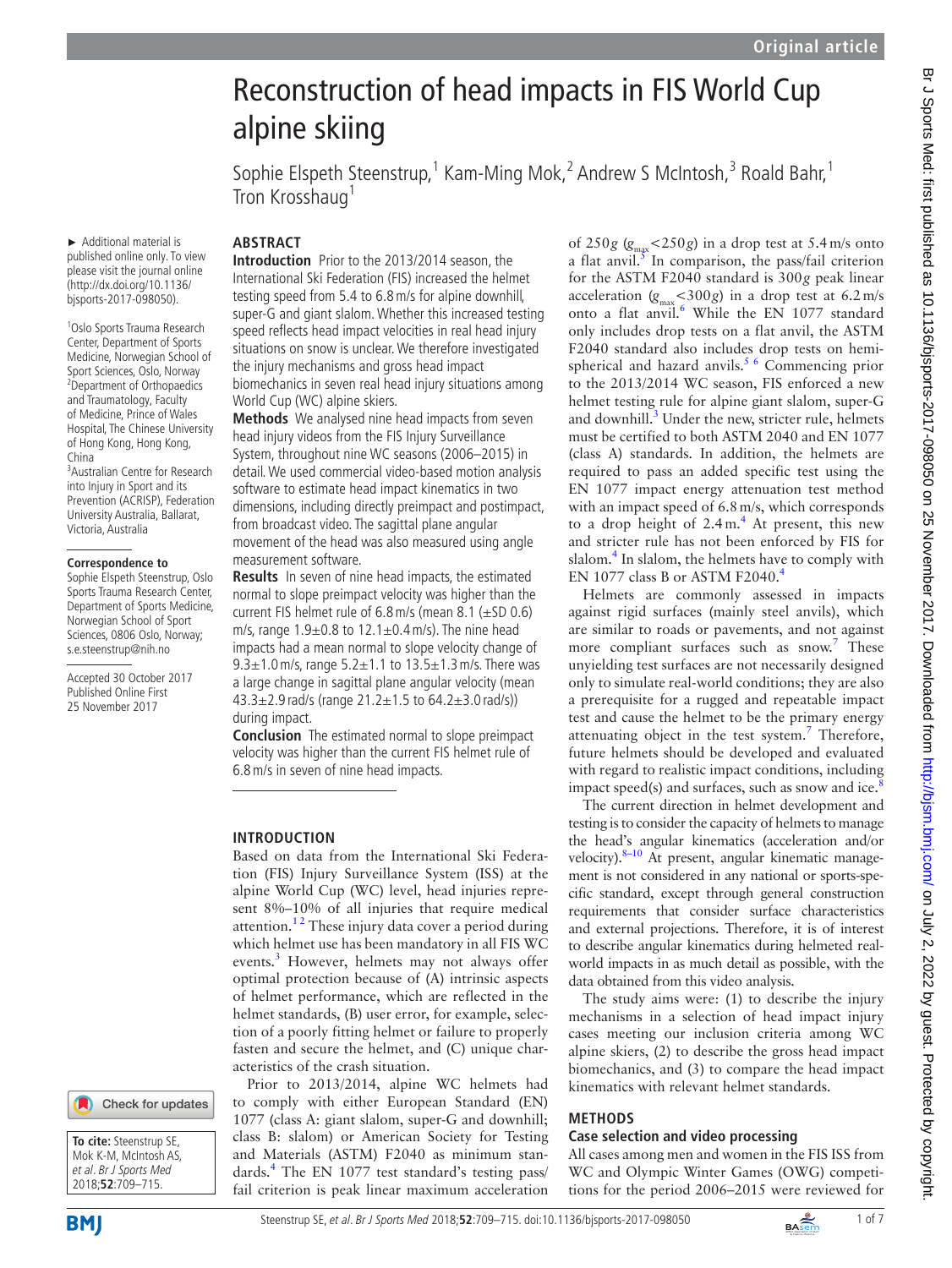

<span id="page-1-0"></span>Figure 1 Flow chart of the video acquisition process.

head/face injuries.<sup>12 11</sup> This resulted in a total of 33 cases, where 27 videos were obtained and reviewed for suitability. In addition, we obtained one video from an official WC training run. In total, we therefore obtained 28 videos ([figure](#page-1-0) 1).

In order to obtain valid velocity estimates, we required a primarily sagittal view of the athlete during the incident. Of the 28 videos obtained, only 7 met this criterion ([figure](#page-1-0) 1).

Of the seven suitable videos, two cases had two head impacts. In the remaining cases, the athlete had one head impact, allowing us to analyse nine head impacts from seven cases.

All seven videos had an interlaced scan with frame rates of 25 and 30Hz, making it possible to double the effective frame rates to 50and 60Hz. Videos were edited and deinterlaced using Adobe premiere Pro CS6 (Adobe Systems, San Jose, CA). The video display resolution was  $1024 \times 576$  for cases 1 and 7; 704×480 for case 2; and 788×576 for cases 3–6.

## **Analysis of gross head impact injury mechanisms**

The injury videos were viewed frame by frame by all authors to analyse the skiing situation and gross body biomechanics

preinjury, in addition to analysing the head impact in detail. Image sequences of the injury situations and qualitative descriptions of the gross injury mechanisms were compiled based on agreement between all authors.

### **Linear kinematic analysis**

A commercial software program for video-based movement analysis (SkillSpector, V.1.3.2, Odense, Denmark) was used to digitise a fixed point on the helmet, as well as two reference points in the surroundings. We created a local calibration frame that was oriented with axes along and normal to the slope of the surface during the head impact. We assumed that the vertical direction of the video footage was aligned with the true vertical axis. The local calibration frame was positioned at the frame of head impact using the length of the skis for scaling. The measurement of the skis was performed at the closest possible frame to the frame of impact where we could see the ski perpendicularly and in full length. In three head impacts (case 1—impact 1, case 4, case 6—impact 1), the measurement frame was the same as the calibration frame. For the remaining six head impacts, we could not see the ski perpendicularly and in full length during the head impact frame, and the measurement frame was therefore different from the calibration frame. The mean time from the measurement frame to the calibration frame for these six impacts was 0.13s. The ski lengths ranged from 210to 216cm, corresponding to a range from 78 to 268 pixels (mean 172), with corresponding pixel lengths ranging from 0.4 to 1.3cm (mean 0.8cm). We obtained actual ski dimensions from the athlete or their ski supplier.

We used a smoothing spline algorithm with a 15Hz cut-off to calculate the head velocity.<sup>12</sup> To determine the change in linear velocity in the normal to slope and along slope directions, we extracted variables from preimpact and postimpact frames, immediately before and after (maximum four frames (80 ms)) the helmet impact [\(figure](#page-1-1) 2). The lowest downward velocity immediately preimpact was reported, in addition to the highest upward velocity immediately postimpact ([figure](#page-1-1) 2).

## **Error assessment**

We performed three digitising trials for each case and we report the mean±SDof the three trials. As a measure of the intrarater digitising error, we calculated the root mean square error (cm) of the helmet position (normal and along slope) between the three digitising trials for all nine head impacts, and report the mean.



<span id="page-1-1"></span>**Figure 2** Case 1, impacts 1 and 2 (60 Hz). Linear velocity (m/s) of case 1, impact 1 and linear velocity (m/s) and angular velocity (rad/s) of case 1, impact 2.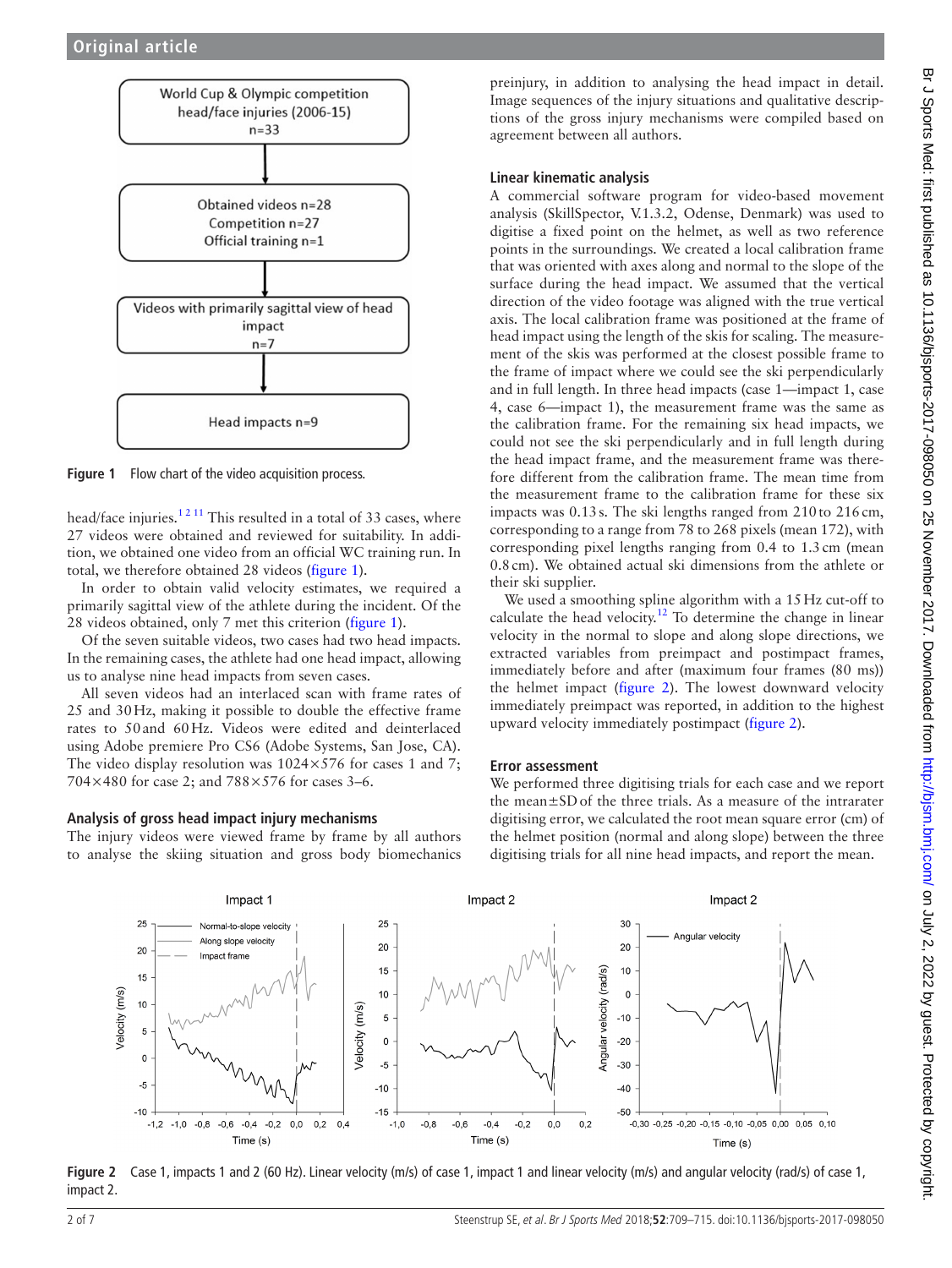Furthermore, we investigated the validity of our velocity estimates. We therefore calculated the vertical and horizontal velocities, and the acceleration of the skier's pelvis during flight, to see if it complied with the laws of physics. For these analyses, we assumed that the vertical axis of the video image was aligned with the true vertical axis. We performed three separate digitising trials of the pelvis only during the flight phases and fitted a linear regression line for the mean velocity of the pelvis for the flight phases of two cases to estimate the acceleration. For the digitisation of the pelvis, it was possible to perform the ski measurement and the calibration in the same frame. The calibration frame was aligned with the video image. The remaining cases either did not have a flight phase or had a flight phase where we did not have a sagittal view. We reported the root mean square error (m/s) from the regression line of the flight phases of the two eligible cases in both the vertical and horizontal directions.

## **Head impact angle**

The impact angle is defined as the angle between the head velocity vector immediately prior to impact and the slope at the frame of impact.

#### **Angular kinematic analysis**

For four cases (cases 1, 2, 4 and 7), it was possible to measure the sagittal plane angular movement of the head/helmet/ neck unit. We measured the sagittal plane angular velocity of the head/helmet/neck unit frame by frame, from at least 10 frames preimpact to at least five frames postimpact, using an angle measurement software (MB Ruler V.5.3, Markus Bader— MB-Softwaresolutions). We aligned the MB Ruler visually with an estimated alignment from the chin to the estimated midpoint of the top of the helmet on a frame-by-frame basis. We did three trials for each case and we reported the mean angular velocity±SD. We calculated the root mean square error of the three trials of the angular measurement.

Angular velocity was estimated as the change in angle between two frames divided by the time interval. The angular velocity data were not filtered. To estimate the change in angular velocity, we used the lowest negative point of the preimpact angular velocity and the peak of the postimpact angular velocity (maximally four frames (80 ms or less) before and after the impact) ([figure](#page-1-1) 2).

#### **Injury severity**

The injury registration in the FIS ISS also covers the OWG. The FIS ISS classifies injury severity according to the duration of absence from training and competition as: slight (no absence), minimal (1–3 days), mild (4–7 days), moderate (8–28 days) and severe  $(>28$  days).<sup>13</sup> This classification of injury severity is an operational injury definition within the FIS ISS (where all injuries

and not only head/face injuries are registered), and therefore not a head injury specific definition of severity.

## **Results**

Case 7 complied with the new FIS helmet rule at the time of injury (ASTM F2040 (class A) and EN 1077 and additional EN 1077 test of 6.8m/s) while cases 1 through 6 complied with the previous helmet rule (ASTM F2040 (class A) or EN 1077) ([table](#page-2-0) 1). In all seven cases, the helmet was retained on the head during the crash.

In six cases, the primary diagnosis was concussion, and in one case the primary diagnosis was an ACL injury combined with a concussion [\(table](#page-2-0) 1).

## **Gross head impact injury mechanisms**

With regard to injury mechanisms, in seven impacts the athletes pitched backwards (figures [3 and 4](#page-3-0)), and in two impacts the athletes pitched forward or backward in a spiralling motion ([figure](#page-3-1) 5). The impact locations on the helmet were to the back of the helmet  $(n=5)$ , to the top of the helmet  $(n=2)$  and to the side  $(n=2)$ . Please see [figures](#page-3-0) 3-5 for image sequences illustrating examples of the injury situations, and for descriptions of the gross injury mechanisms. Please see videos of the seven head impact injury cases provided in the manuscript [supplementary](https://dx.doi.org/10.1136/bjsports-2017-098050) [video files 1–7.](https://dx.doi.org/10.1136/bjsports-2017-098050)

## **Linear velocity**

The mean normal to slope preimpact velocity of the nine head impacts was  $8.1 \pm 0.6$  m/s (range  $1.9 \pm 0.8$  to  $12.1 \pm 0.4$  m/s) ([table](#page-4-0) 2). The nine head impacts had a mean normal to slope velocity change of  $9.3 \pm 1.0$  m/s (range  $5.2 \pm 1.1$  to  $13.5 \pm 1.3$  m/s) and a mean along slope velocity change of  $-1.3\pm0.7$  m/s (velocity decrease), with a range from −4.2±0.7m/s (velocity decrease) to  $+2.9\pm0.7$  m/s (velocity increase) ([table](#page-4-0) 2).

## **Angular velocity**

All cases displayed sagittal plane peak head angular velocity immediately prior to impact. The mean angular velocity change was  $43.3 \pm 2.9$  rad/s (range  $21.2 \pm 1.5$  to  $64.2 \pm 3.0$  rad/s) [\(table](#page-4-0) 2).

## **Head impact angle**

The mean angle between the head velocity vector prior to impact relative to the slope at the frame of impact was 32° (range 6°to78°).

## **Error assessment**

It was possible to perform separate digitising trials of the pelvis during the flight phase for two cases (cases 1 and 3), where we could estimate vertical and horizontal velocities and acceleration.

<span id="page-2-0"></span>

| Table 1<br>Description of the seven head impact injury cases |                         |                         |                           |              |            |              |            |  |  |
|--------------------------------------------------------------|-------------------------|-------------------------|---------------------------|--------------|------------|--------------|------------|--|--|
|                                                              | Case 1                  | Case 2                  | Case 3                    | Case 4       | Case 5     | Case 6       | Case 7     |  |  |
| Sex                                                          | Male                    | Female                  | Male                      | Male         | Female     | Female       | Male       |  |  |
| <b>Diagnosis</b>                                             | Concussion              | Concussion              | ACL injury,<br>concussion | Concussion   | Concussion | Concussion   | Concussion |  |  |
| Severity (absence)                                           | $8 - 28$ days           | $4 - 7$ days            | $>28$ days                | $4 - 7$ days | $>28$ days | $4 - 7$ days | $>28$ days |  |  |
| Season of injury                                             | 2009/2010               | 2009/2010               | 2008/2009                 | 2008/2009    | 2006/2007  | 2007/2008    | 2014/2015* |  |  |
| <b>Discipline</b>                                            | Super-G                 | Downhill                | Super-G                   | Downhill     | Downhill   | Downhill     | Super-G    |  |  |
| Competition                                                  | Olympic Winter<br>Games | Olympic Winter<br>Games | World Cup                 | World Cup    | World Cup  | World Cup    | World Cup  |  |  |

\*Complied with new International Ski Federation (FIS) helmet rule at time of injury (ASTM F2040 (class A) and EN 1077 and additional EN 1077 test of 6.8m/s).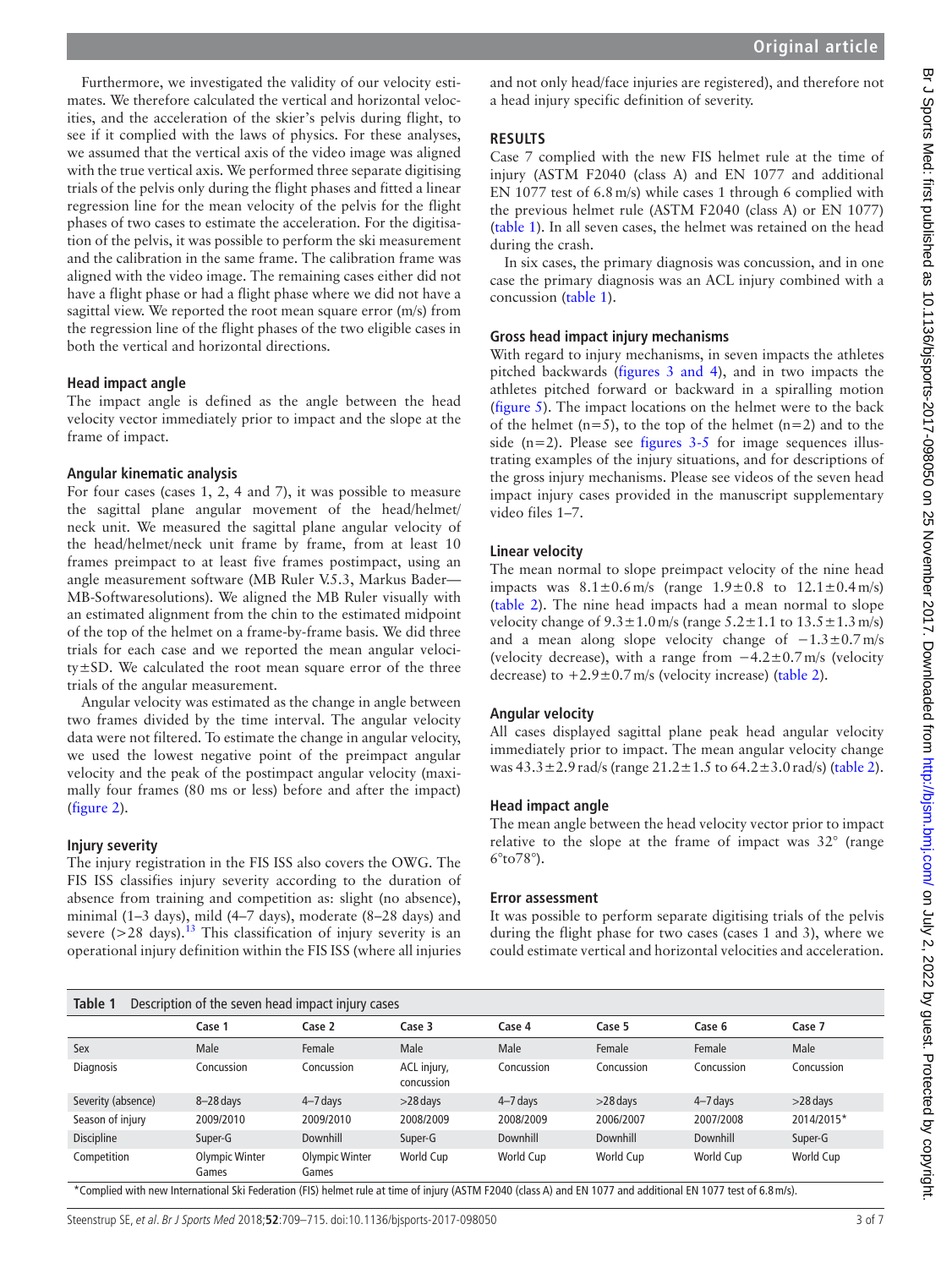

<span id="page-3-0"></span>**Figure 3** Case 1, impacts 1 and 2 (60 Hz). Key crash events (impact 1: 1A–D): the athlete pitches backwards and rolls sideward to the left on impact with the snow. Key crash events (impact 2: 2A–D): the athlete pitches backwards and rolls on impact with the snow.

Acceleration due to gravity is 9.81m/s², and is therefore the target value for our vertical acceleration estimates. The vertical acceleration was 10.5and 8.7m/s², and the root mean square error was 0.60and 1.4m/s for cases 1 and 3, respectively. Our target measure for the horizontal component of the gravitational acceleration is 0m/s². The horizontal acceleration was 0.7and −0.2m/s², and the root mean square error in the horizontal direction was 0.9 and 2.9m/s for cases 1 and 3, respectively.

The mean root mean square error of the three digitising trials of the helmet position in the normal to slope direction was 2.5 cm, and in the along slope direction 3.0 cm for the nine head impacts.

The mean root mean square error of the three trials of the angular measurement of the helmet was 3°.



**Figure 4** Case 7 (50 Hz). Key crash events (A–D): the athlete pitches backwards and rolls to the left on impact with the snow.



**Figure 5** Case 3 (50 Hz). Key crash events (A–D): the athlete pitches forward in a spiralling motion and dives head first into the snow.

### <span id="page-3-1"></span>**Discussion**

This is the first study to reconstruct a series of real-life head impact injury cases in WC alpine skiing. In seven of the nine head impacts, the estimated normal to slope preimpact velocity was greater than the prevailing minimum requirements at the time of the incidents of 5.4m/s (EN 1077) and 6.2m/s (ASTM F2040), and also higher than the current strictest FIS helmet testing rule of 6.8m/s (EN 1077—additional test) for alpine giant slalom, super-G and downhill. The change in head velocity from preimpact to postimpact in the normal to slope direction ranged from  $5.2 \pm 1.1$  to  $13.5 \pm 1.3$  m/s. Only one head impact had a normal to slope preimpact velocity below the previous FIS helmet testing rule of 5.4m/s.

#### **Gross injury mechanisms**

We identified a gross injury mechanism where the athlete pitched backward and impacted the back of the helmet in five of nine head impacts (figures [3: 2A–D and 4\).](#page-1-1) This mechanism is characterised by the athlete landing onto his/her buttocks and pitching backwards onto his/her back, followed by impacting the back of the helmet (figures [3: 2A–D and 4\).](#page-1-1) This is similar to a slapback mechanism in freestyle skiers $14$  or a back-edge catch mechanism in snowboarders, where athletes also pitch backwards, impacting the back of the helmet. $15$ 

We observed two additional gross injury mechanisms, where the athletes pitched either forward or backward in spiralling motions, impacting the top part of the helmet (case 3, case 6—impact 1, [figure](#page-3-1) 5) or situations where the athlete landed partly sideways, impacting the snow with the side of the helmet (case 1—impact 1, case 6—impact 2, figure [3: 1A–D](#page-1-0)).

### **Linear kinematics and implications for helmet standards**

The normal to slope preimpact velocity, which relates most directly to the height specified in helmet drop tests, was in seven of nine helmet impacts higher than the prevailing requirements at the time of the incidents (5.4m/s (EN 1077) or 6.2m/s (ASTM F2040)) and the current FIS helmet rule of EN 1077 plus ASTM F2040 plus 6.8m/s impact test.

As expected, on a low friction surface such as snow/ice, the along slope velocity change was relatively insignificant compared with the normal to slope velocity change, despite velocities of up to 28m/s in our study.

We have only analysed 21% (7/33) of the head injury cases in this athlete population during the 2006–2015 time period, and this sample size is too small to generalise our findings. There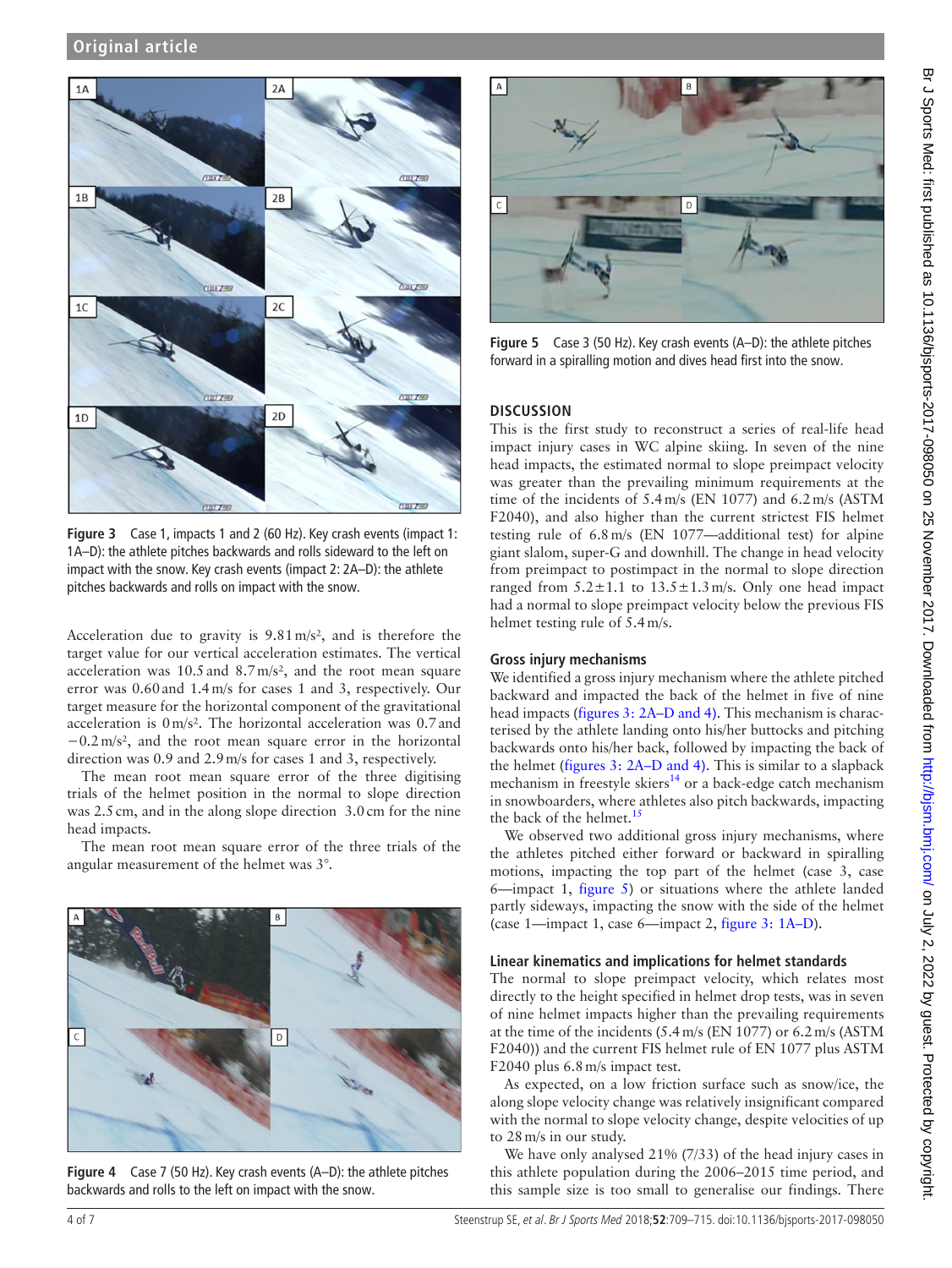<span id="page-4-0"></span>**Table 2** Estimated linear velocity of the digitised helmet points including the change in head velocity of cases 1–7 (nine impacts), and estimated angular velocity of cases 1, 2, 4 and 7 (five impacts)  $\pm$ SD of the three trials. Negative linear velocity refers to downward movement (towards the slope) in the normal to slope direction, while positive velocity refers to a rebound (upward) movement. Negative angular velocity refers to a head rotation towards extension while positive angular velocity refers to a head rotation towards flexion. A negative velocity change in the along slope direction indicates a decrease in velocity from preimpact to postimpact, while a positive along slope velocity change indicates a velocity increase

| Case number                    | Analysed frame rate (Hz) | Preimpact velocity (±SD) | Postimpact velocity $(\pm SD)$ | Change in velocity $(\pm SD)$ |
|--------------------------------|--------------------------|--------------------------|--------------------------------|-------------------------------|
| Normal to slope velocity (m/s) |                          |                          |                                |                               |
| $1$ -impact 1                  | 60                       | $-8.4(0.6)$              | $-0.9(0.4)$                    | 7.5(0.7)                      |
| $1$ -impact 2                  | 60                       | $-10.4(0.7)$             | 3.1(0.6)                       | 13.5(1.3)                     |
| $\overline{2}$                 | 50                       | $-8.3(0.4)$              | 0.4(0.3)                       | 8.7(0.1)                      |
| 3                              | 50                       | $-1.9(0.8)$              | 3.3(1.0)                       | 5.2(1.1)                      |
| $\overline{4}$                 | 50                       | $-5.6(0.1)$              | 3.1(0.1)                       | 8.7(0.1)                      |
| 5                              | 50                       | $-8.2(1.1)$              | 0.0(0.9)                       | 8.2(1.9)                      |
| 6-impact 1                     | 50                       | $-7.7(0.7)$              | 3.5(2.2)                       | 11.2(2.1)                     |
| 6-impact 2                     | 50                       | $-10.1(0.6)$             | $-1.8(0.3)$                    | 8.3(1.0)                      |
|                                | 50                       | $-12.1(0.4)$             | 0.4(0.4)                       | 12.5(0.3)                     |
| Along slope velocity (m/s)     |                          |                          |                                |                               |
| $1$ -impact 1                  | 60                       | 14.8(0.7)                | 17.7(0.3)                      | $+2.9(0.7)$                   |
| $1$ -impact 2                  | 60                       | 14.8(0.2)                | 15.1(0.4)                      | $+0.3(0.3)$                   |
| 2                              | 50                       | 1.9(0.4)                 | 0.0(0.3)                       | $-1.9(0.4)$                   |
| $\overline{3}$                 | 50                       | 18.7(1.1)                | 15.8(0.8)                      | $-2.9(1.5)$                   |
| $\overline{4}$                 | 50                       | 27.9(1.3)                | 27.4(0.9)                      | $-0.5(0.6)$                   |
| 5                              | 50                       | 16.9(0.8)                | 16.6(0.3)                      | $-0.3(0.7)$                   |
| 6-impact 1                     | 50                       | 10.2(0.1)                | 6.5(0.8)                       | $-3.7(0.7)$                   |
| 6-impact 2                     | 50                       | 14.9(0.5)                | 13.9(0.7)                      | $-1.0(0.5)$                   |
| $\overline{7}$                 | 50                       | 17.6(0.2)                | 13.4(0.5)                      | $-4.2(0.7)$                   |
| Angular velocity (rad/s)       |                          |                          |                                |                               |
| $1$ -impact 1                  | 60                       | $-10.5(3.7)$             | 18.0(3.2)                      | 28.5(3.5)                     |
| $1$ -impact 2                  | 60                       | $-42.1(0.5)$             | 22.1(2.9)                      | 64.2(3.0)                     |
| $\overline{2}$                 | 50                       | $-42.8(0.3)$             | 15.8(0.9)                      | 58.6(1.0)                     |
| 4                              | 50                       | $-18.5(1.2)$             | 2.7(2.1)                       | 21.2(1.5)                     |
| $\overline{7}$                 | 50                       | $-24.3(4.8)$             | 19.6(1.2)                      | 43.9(5.6)                     |

were no skull fractures or severe traumatic brain injuries (TBIs) reported among our seven cases. However, in three of the seven cases, the absence due to injury was over 28 days. Importantly though, in case 3, where the athlete had the lowest estimated preimpact velocity  $(1.9 \pm 0.8 \text{ m/s})$ , the athlete suffered an ACL rupture as his primary diagnosis, and the absence (>28 days) relates to his ACL injury. We do not know his concussion-related absence. We can therefore only classify two cases (cases 5 and 7) as severe concussions as defined by the FIS ISS.<sup>[1 13](#page-6-0)</sup> In both of these cases, the normal to slope preimpact velocity was above the helmet testing velocity at the time of the injury. Case 7 obtained a severe injury with a helmet complying with the new FIS helmet rule (6.8m/s). The preimpact velocity in this incident was  $12.1 \pm 0.4$  m/s. Case 5 had a helmet complying with the previous FIS helmet rule (5.4 or 6.2m/s) and the preimpact velocity in this incident was  $8.2 \pm 1.1$  m/s.

The absence due to injury was 4–7 days in three cases (cases 2, 4, 6), indicating that the helmets provided adequate protection of the head in these cases. In these cases, the helmets complied with the previous helmet rule (5.4 or 6.2 m/s). The preimpact velocities in these cases ranged from 5.6 to 10.1m/s, and were therefore above the minimum helmet test speed (5.4m/s) at the time of the injury.

Previous reconstructive studies of head impact kinematics in snow sports have reported similar results to our findings, with normal to slope head impact velocities of 8.11,  $7.8 \pm 1.7$  and 11 m/s.<sup>[16–18](#page-6-11)</sup> In line with these results, we previously reported that helmet preimpact velocities in four cases of snowboarding backedge catches and freestyle head impacts ranged from  $7.0\pm0.2$  to  $10.5\pm0.5$  m/s in the normal to slope direction, with normal to slope velocity changes ranging from  $8.4 \pm 0.6$  to  $11.7 \pm 0.7$  m/s.<sup>[19](#page-6-12)</sup>

Our results, however, do not indicate a need to change the helmet impact velocities in FIS-mandated helmet rules in alpine skiing at present. This is partly because our study is limited by the sample size and a lack of information concerning the helmet models used. In addition, we lack information about the relationship between real-world head impacts onto snow and ice, and laboratory head impacts during helmet testing procedures. We have in a previous paper extensively discussed issues relating to the equivalence between real-world impacts and laboratory helmet tests.<sup>19</sup> We reiterate that the relationship between real head impacts on snow and laboratory testing on rigid anvils must be investigated further by performing helmet testing outside on real WC prepared snow and ice.

# **Angular kinematics and implications for helmet standards**

In five of the nine situations, the skier experienced a backward pitching fall with a large change in head angular velocity  $(21.2 \pm 1.5 \text{ to } 64.2 \pm 3.0 \text{ rad/s})$  during impact. This may have important implications for head injury research, since rotationally induced strain deformation on the brain tissue can cause concussive trauma.<sup>[20](#page-6-13)</sup>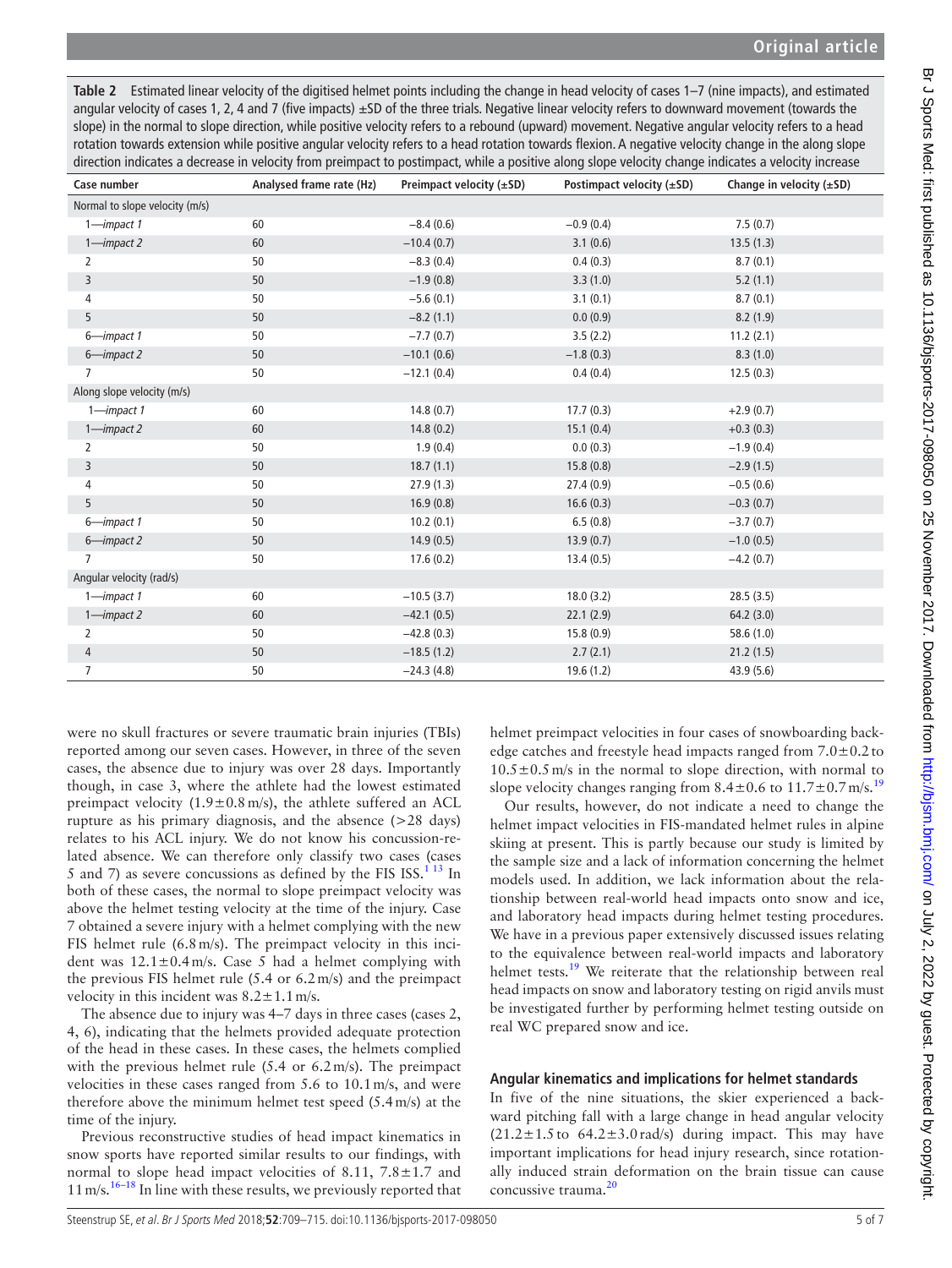To prevent head and brain injuries, the helmet's ability to minimise rebound is important, and an optimum helmet design would reduce the rebound velocity to zero.<sup>21</sup> Our results identified that the head underwent high angular velocity changes during impact. Changes in head angular velocity will result in head angular acceleration. Both linear and angular velocity changes demonstrated that there was a rebound phase immediately postimpact, which might not be anticipated in an impact with soft snow.

In all of the five impacts where angular velocity could be obtained, there was an angular rebound movement, indicated by a positive angular velocity postimpact ([table](#page-4-0) 2). Only in case 1—*impact 1* and case 6—*impact 2* was there no detectable linear velocity rebound movement. However, case 1—*impact 1* had substantial angular rebound, while we could not measure the angular velocity of case 6. The severity of the injuries in these cases was 8–28 days (case 1) and 4–7 days (case 6). It is, however, difficult to interpret the implications of experiencing rebound compared with no rebound in our study from such a limited amount of cases. The impact angles of the head velocity vector relative to the slope at the frame of impact were between 6° and 78°. Among the five cases where angular velocity could be estimated, we observed that the cases with the greatest impact angle seemed to have the greatest angular velocity change. In these situations, the athletes pitched backward and impacted the back of the helmet (case 1—*impact 2* and case 2).

#### **Limitations**

The study sample was derived systematically from a prospective collection of videos from a defined injured athlete population. This process produced only a limited number of cases with a sagittal view of the crash on video. Therefore, these findings could be biased, and a more comprehensive video analysis study including all alpine head injury cases from the FIS ISS in all planes of movement is needed to assess the representativeness of our nine analysed head impacts.

Angular velocity changes may occur in all three planes of movement. We are limited to estimating angular velocity change in the sagittal plane. We do not have information about snow properties, muscle activation (such as neck muscle contraction) or force transfer from the body or neck to the head at impact, which makes it difficult to consider the consequence of the impact angles.

Both the helmet and the snow impact surface may contribute to rebound. As we do not have information about the snow properties in our cases, we do not know how this influenced the rebound motion. Future helmet standards could potentially address these issues.<sup>19</sup>

Comparing our seven injury cases with similar control cases (videos where an athlete obtained a head impact with no diagnosed head injury) would potentially be helpful in identifying if there were any differences in the impact characteristics in injury versus non-injury cases. However, identifying suitable control videos is not possible, since we cannot be certain that the athletes did not sustain a head injury, even if no injury was recorded through the FIS ISS.

Television footage will typically become blurry when there are large velocity changes. Coupled with limited frame rates (50 and 60Hz) and snow spray, this makes it challenging to estimate impact kinematics accurately. We attempted to optimise the accuracy by performing three digitising trials of the linear velocity and angular velocity measures and reporting the mean. The mean root mean square error of the digitised helmet

position was under 3cm, indicating that the intrarater digitising was consistent between trials.

The main limitations in our velocity analyses are from snow spray, camera blur and limited temporal resolution. Blur is mainly a problem in the few frames immediately after impact. Hence, it was not possible to accurately measure the kinematics during the short duration of the impact. Image quality until the last frame before impact allowed for accurate visualisation of helmet reference points and estimation of head velocity immediately before impact, as verified by the estimates of vertical acceleration during flight.

We also cannot be certain that the video footage is aligned with the true vertical axis. In response, we partly verified this by reporting the vertical acceleration and root mean square error during the flight phase. The root mean square error during the flight phase of cases 1 and 3 was 0.60and 1.4m/s from the regression line, indicating a low error of our vertical velocity estimates.

The estimated vertical acceleration during the flight phases of cases 1 and 3 was close to the gravitational acceleration constant of  $9.8 \text{ m/s}^2$ , and the estimated horizontal acceleration was close to  $0.0 \text{ m/s}^2$ , which indicates that the accuracy of our vertical and horizontal velocity estimates was reasonable. The relatively accurate results relating to the vertical acceleration measurements most likely arose because of the restrictive case inclusion and exclusion criteria.

To filter the linear velocity, we chose a 15Hz cut-off frequency because lower frequencies would oversmooth the peak velocity estimate. Through different filtering trials, we identified that a 7Hz cut-off could underestimate the velocity change of the impact by approximately 28% compared with a 15Hz cut-off. On average, the 15Hz spline filter peak velocity estimates differed from those of simple differentiation by only 3%.

We chose not to filter the angular velocity signal, considering that this would give the most realistic estimate of the actual angular velocity. Although we could have used an algorithm including more time points to estimate velocity (eg, a Butterworth or spline filter), we chose to use a simple differentiation scheme because there were large changes in head orientation between frames, which progressed towards head impact (up to 40° differences between two frames). Therefore, due to the limited temporal resolution, and with a root mean square error of only 3°, we would argue that a simple differentiation scheme will likely provide the best estimates of the true velocities, since other methods would likely underestimate the maximal velocity immediately prior to the impact. We are aware that small measurement errors could potentially generate large errors in the estimates, but the angular velocity curves, showing a steady increase in angular velocity towards impact, indicate that our estimates are realistic.

However, some caution and interpretation are required if these angular velocity change estimates were to be compared with angular velocity measured in controlled experiments using defined signal conditioning methods.

#### **Conclusion**

In seven of nine head impacts, the estimated normal to slope preimpact velocity was higher with regard to the prevailing FIS helmet rule at the time of injury and higher than the current strictest FIS helmet rule of 6.8m/s. There were two severe concussions among the seven cases. However, as we do not have information about the snow properties in these incidents, it is not possible to relate our findings to laboratory helmet testing